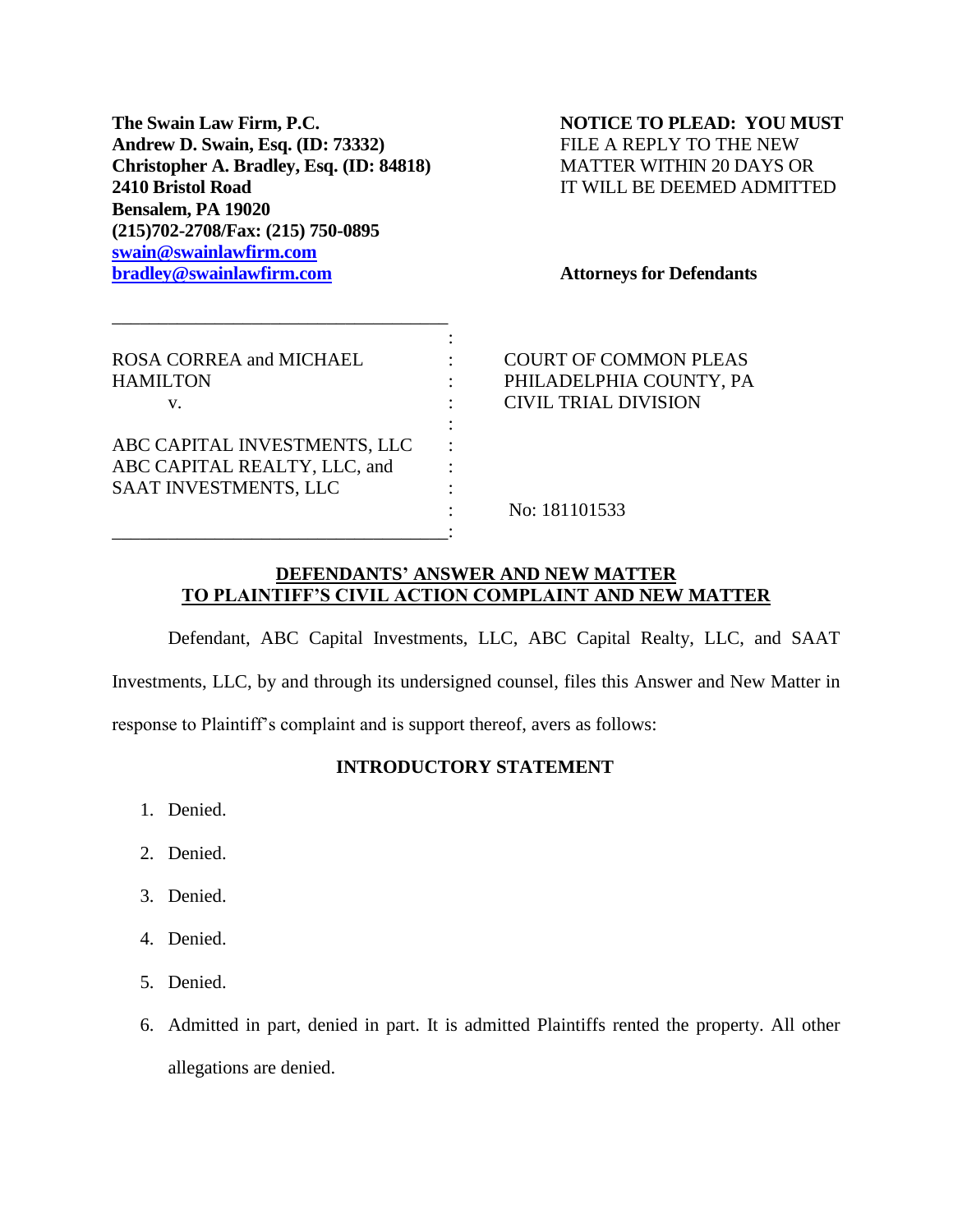- 7. Denied. Defendants after reasonable investigation are without knowledge or information sufficient to form a belief as to the truth of the allegations.
- 8. Admitted in part, denied in part. It is admitted an eviction action was filed due to Plaintiff's failure to make payments, which was later discontinued. It was agreed between the parties that Plaintiffs were permitted to leave the property, and that no further action would be pursued. It is admitted that Plaintiff requested repairs in April 12, 2017 from a phone call request, and a work order was created. Defendants after reasonable investigation are without knowledge or information sufficient to form a belief as to the truth of the remaining allegations, which therefore are denied.
- 9. Denied. Defendants after reasonable investigation are without knowledge or information sufficient to form a belief as to the truth of the allegations. To the contrary, Plaintiffs were permitted to leave the property after they stopped paying their bills.
- 10. Denied. The allegation does not allege facts, sets forth statements or conclusion of law, and no responsive admission or denial is required. Further, all demands for damages, including damages for emotional distress, counsel fees and costs, punitive damages, and other demanded damages, are without legal or factual support.
- 11. Denied. Defendants after reasonable investigation are without knowledge or information sufficient to form a belief as to the truth of the allegations.
- 12. Denied. Defendants after reasonable investigation are without knowledge or information sufficient to form a belief as to the truth of the allegations.
- 13. Admitted. Defendant SAAT Investments LLC ("SAAT") is a limited liability company incorporated in the Commonwealth of Pennsylvania whose registered address is 1218 North Marshall Street, Philadelphia, PA 19122.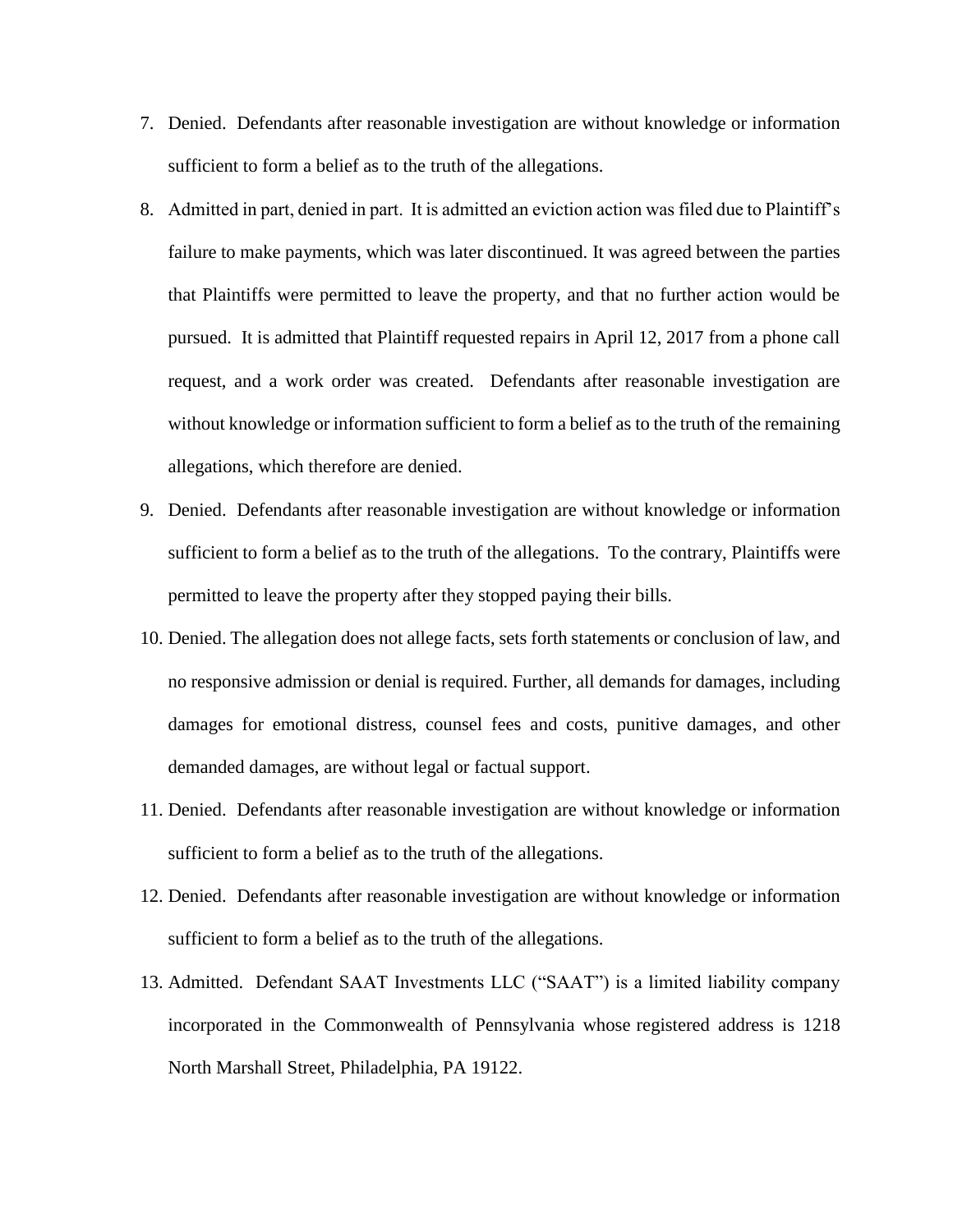- 14. Admitted. SAAT is the owner of record for the residential property located at 3853 North Sydenham Street, Philadelphia, PA 19140 ("the Property"), having purchased the Property on April 22, 2013.
- 15. Admitted. Defendants, ABC Capital Investments LLC and ABC Capital Realty LLC are each a limited liability company incorporated in the Commonwealth of Pennsylvania with a principal place of business at 1218 North Marshall Street, Philadelphia, PA 19122.
- 16. Denied. ABC Capital Investments and ABC Capital Realty are separate legal entities, and any claim that they are alter-egos is denied.
- 17. Admitted in part, denied in part. Plaintiffs jointly refer to the two ABC companies as one entity, and all such references are denied. It is admitted ABC Capital Realty has managed Philadelphia based properties. It is denied that ABC Capital Investments managed Plaintiff's property. All other allegations and characterizations are denied.
- 18. Denied. ABC Capital Investments and ABC Capital Realty and SAAT Investments are separate legal entities, and any claim that they are alter-egos is denied.
- 19. Denied. Defendants after reasonable investigation are without knowledge or information sufficient to form a belief as to the truth of the allegations.
- 20. Admitted in part, denied in part. Melissa Castillo formerly worked for ABC Capital Realty and was employed by that entity. Defendants after reasonable investigation are without knowledge or information sufficient to form a belief as to the truth of the other allegations.
- 21. Denied. Defendants after reasonable investigation are without knowledge or information sufficient to form a belief as to the truth of the allegations.
- 22. Admitted in part, denied in part. It is admitted that Plaintiff(s) paid \$850 for the first months rent and \$1700 as the security deposit. All other allegations are denied.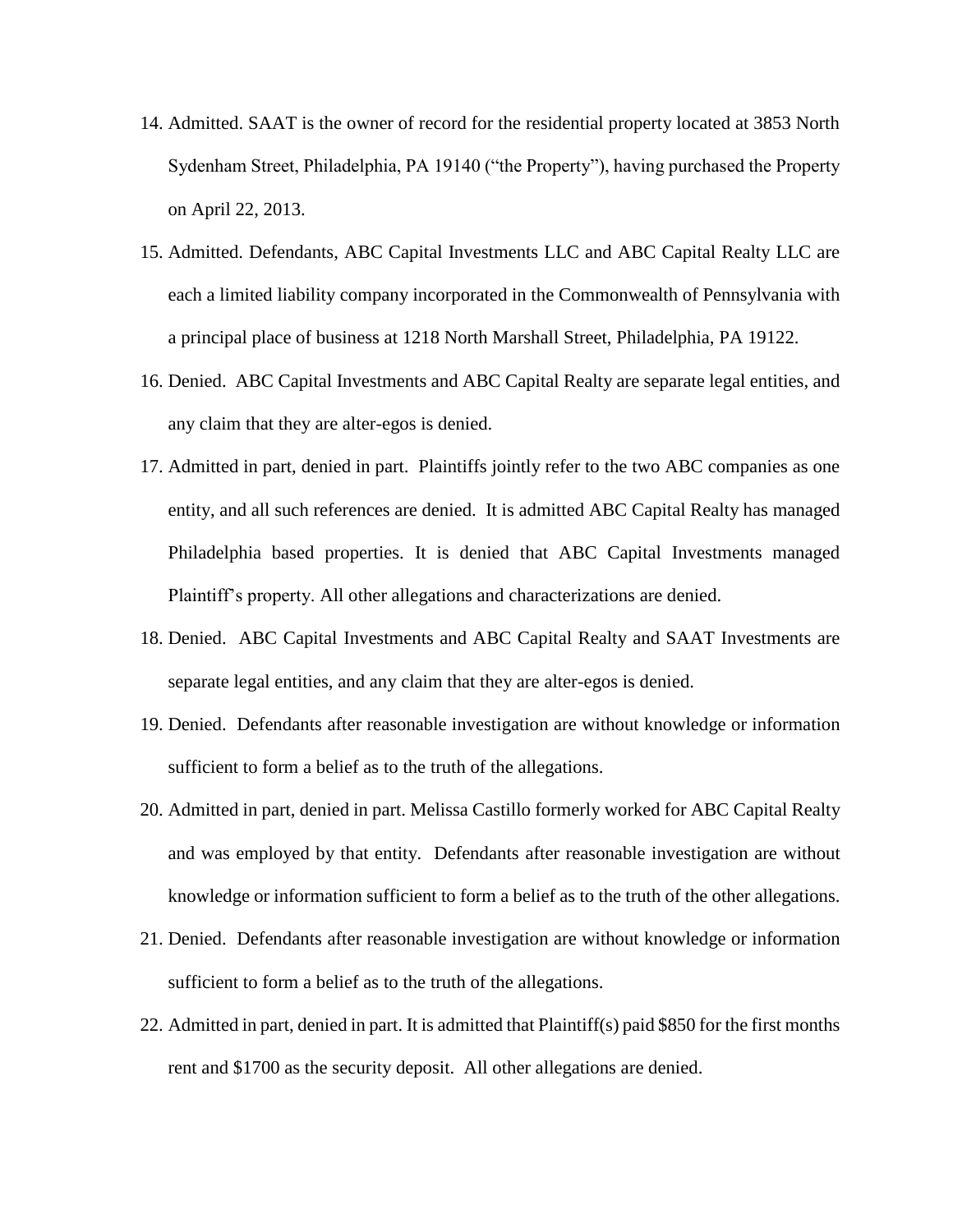- 23. Admitted in part, denied in part. It is admitted that Plaintiff(s) paid \$2,550 before occupying the rental property. All other allegations are denied. Plaintiffs also signed a Lease Agreement prior to occupying the rental.
- 24. Admitted. The lease identified SAAT as the lessor and ABC Capital Realty as the entity receiving rental payments. See Exhibit "A" attached to Plaintiff's complaint for all lease terms.
- 25. Denied. Defendants after reasonable investigation are without knowledge or information sufficient to form a belief as to the truth of the allegations to determine if a Certificate of Rental Suitability was provided to Plaintiffs by their former employee, and reserve all rights to amend this response during discovery.
- 26. Denied. The allegation does not allege facts, sets forth statements or conclusion of law, and no responsive admission or denial is required.
- 27. Denied. Defendants after reasonable investigation are without knowledge or information sufficient to form a belief as to the truth of the allegations to determine that no rental license was in place when Plaintiffs moved in, and reserve all rights to amend this response during discovery. Further, a rental license was later obtained for the property under C&P Real Estate in March 2017, which was a client of ABC Capital Realty, mistakenly identified as the property owner when completing the application instead of SAAT Investments.
- 28. Denied. The allegation does not allege facts, sets forth statements or conclusion of law, and no responsive admission or denial is required.
- 29. Admitted. It is admitted L&I issued code violations in June 2014.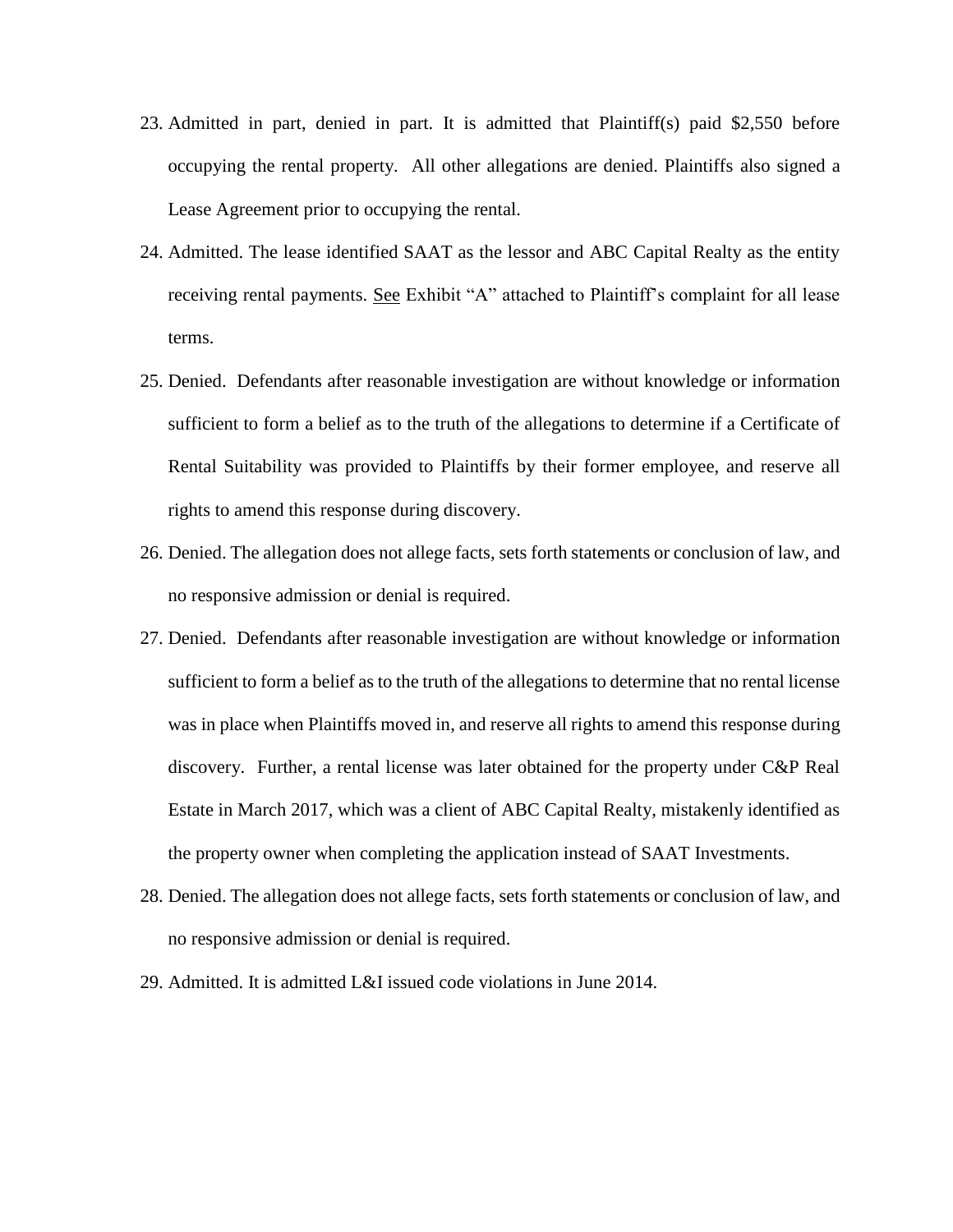- 30. Admitted. The L&I citations directed SAAT to repair or replace portions of the house's drainage system, alter the windows to make them "rodent-proof," repair handrails along the internal staircase, and clean the garbage that was strewn throughout the Property.
- 31. Admitted in part, denied in part. It is admitted public records indicate the code violations were not closed as of June 2016. It is denied that the property was not habitable, or that the code violations individually prohibited the occupancy of the rental unit.
- 32. Denied. Defendants after reasonable investigation are without knowledge or information sufficient to form a belief as to the truth of the allegations.
- 33. Denied. Defendants after reasonable investigation are without knowledge or information sufficient to form a belief as to the truth of the allegations.
- 34. Denied. Defendants after reasonable investigation are without knowledge or information sufficient to form a belief as to the truth of the allegations. To the contrary, Plaintiffs voluntarily moved into the property after inspecting it, and retained the option of asking for a refund, or not paying rent or the security deposit at the commencement of the lease.
- 35. Denied. Defendants after reasonable investigation are without knowledge or information sufficient to form a belief as the truth of the allegations.
- 36. Denied. Defendants after reasonable investigation are without knowledge or information sufficient to form a belief as the truth of the allegations. Furthermore, repair records indicate repairs were made in July 2016
- 37. Admitted. The lease agreement required Plaintiffs to transfer the water bill to their name and to pay all water bills.
- 38. Denied. Defendants after reasonable investigation are without knowledge or information sufficient to form a belief as the truth of the allegations.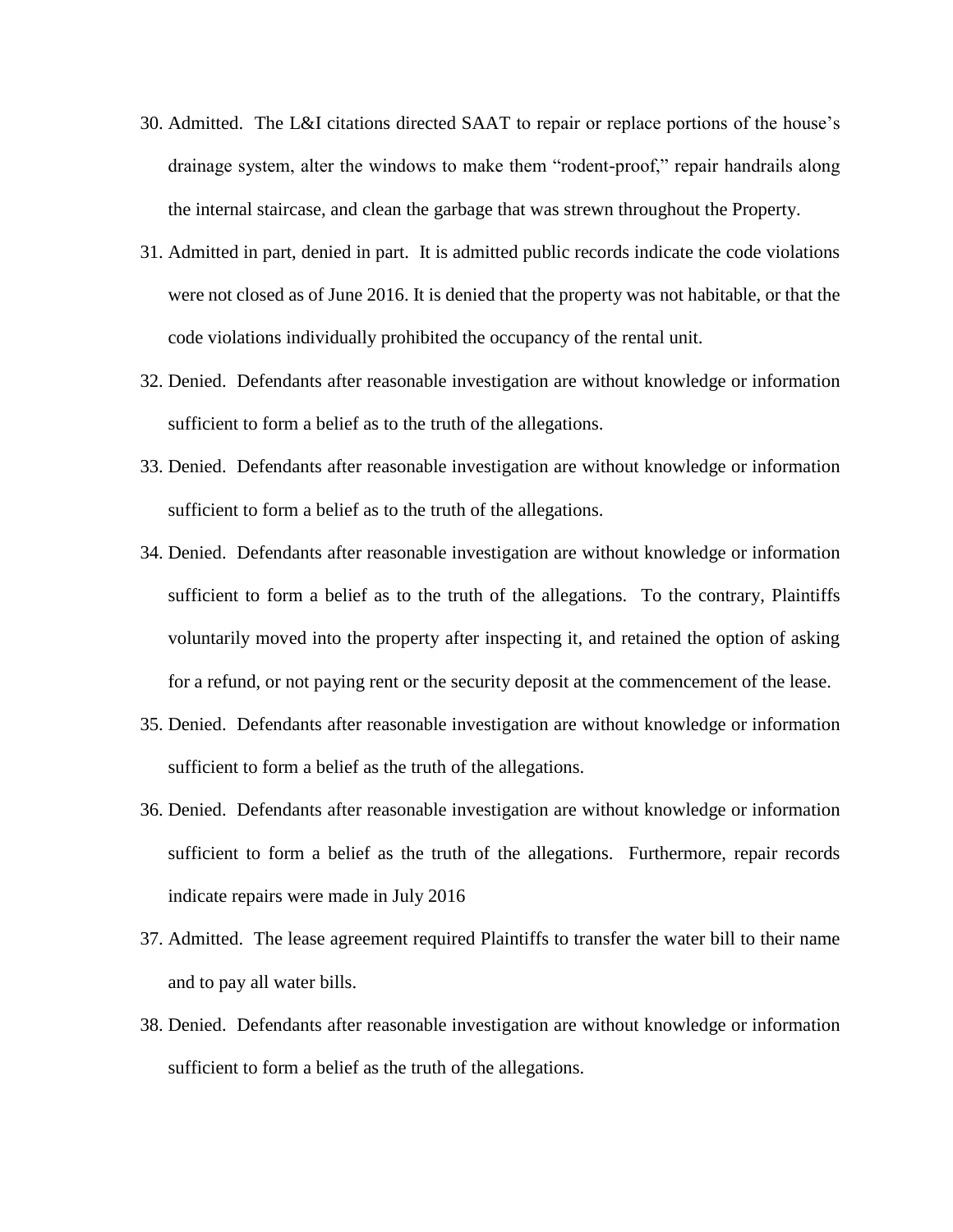- 39. Denied. Defendants after reasonable investigation are without knowledge or information sufficient to form a belief as the truth of the allegations.
- 40. Denied. Defendants after reasonable investigation are without knowledge or information sufficient to form a belief as the truth of the allegations.
- 41. Denied. Defendants after reasonable investigation are without knowledge or information sufficient to form a belief as the truth of the allegations.
- 42. Denied. Defendants after reasonable investigation are without knowledge or information sufficient to form a belief as the truth of the allegations.
- 43. Denied. Defendants after reasonable investigation are without knowledge or information sufficient to form a belief as the truth of the allegations. Further, Defendant, ABC Capital Realty received notice that Plaintiffs were not paying for their own water usage.
- 44. Denied. Defendants after reasonable investigation are without knowledge or information sufficient to form a belief as the truth of the allegations.
- 45. Denied. Defendants after reasonable investigation are without knowledge or information sufficient to form a belief as the truth of the allegations.
- 46. Denied. Defendants after reasonable investigation are without knowledge or information sufficient to form a belief as the truth of the allegations.
- 47. Denied. Defendants after reasonable investigation are without knowledge or information sufficient to form a belief as the truth of the allegations.
- 48. Denied. Defendants after reasonable investigation are without knowledge or information sufficient to form a belief as the truth of the allegations.
- 49. Denied. Defendants after reasonable investigation are without knowledge or information sufficient to form a belief as the truth of the allegations.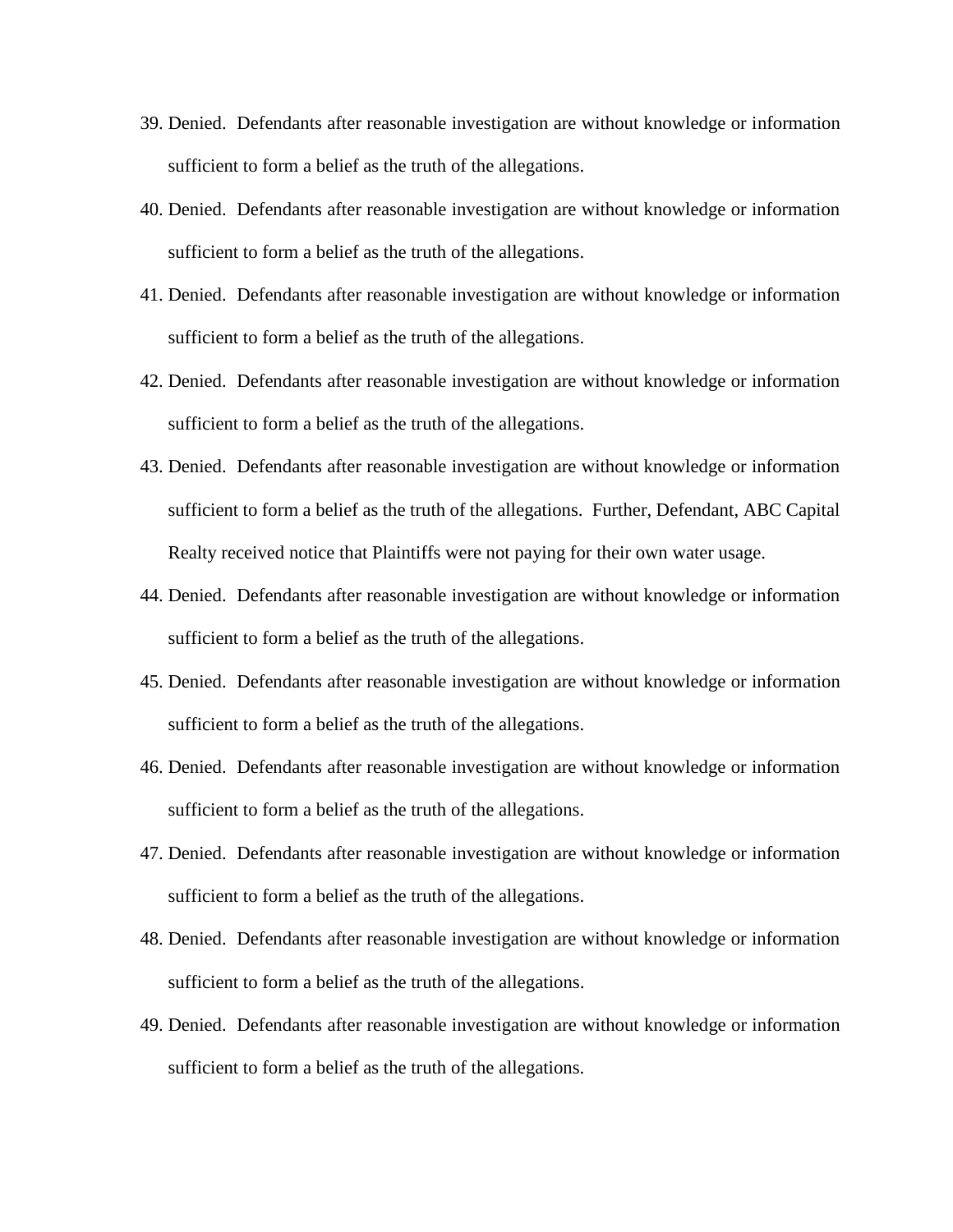- 50. Denied. Defendants after reasonable investigation are without knowledge or information sufficient to form a belief as the truth of the allegations.
- 51. Denied. Defendants after reasonable investigation are without knowledge or information sufficient to form a belief as the truth of the allegations.
- 52. Denied. Defendants after reasonable investigation are without knowledge or information sufficient to form a belief as the truth of the allegations.
- 53. Denied. Defendants after reasonable investigation are without knowledge or information sufficient to form a belief as the truth of the allegations.
- 54. Admitted. In January 2017, the L&I cited SAAT for six Philadelphia Code violations at the Property, including a faulty plumbing system, broken doors, and shattered windows.
- 55. Admitted in part, denied in part. It is admitted that ABC Capital Realty was notified of a bathroom leak. All other allegations are denied.
- 56. Admitted in part, denied in part. It is admitted that ABC Capital Realty was notified by email from the tenant of requests to repair. All other allegations are denied.
- 57. Admitted in part, denied in part. It is admitted Plaintiff stopped paying rent in 2017. The alleged basis for the non-payment of rent is denied as Defendants after reasonable investigation are without knowledge or information sufficient to form a belief as the truth of the allegations.
- 58. Denied. Eviction was filed due to the non-payment of money owed by Plaintiffs.
- 59. Admitted in part, denied in part. It is admitted Plaintiffs later paid \$2,550 for back rent. All other allegations are denied as Defendants after reasonable investigation are without knowledge or information sufficient to form a belief as the truth of the allegations.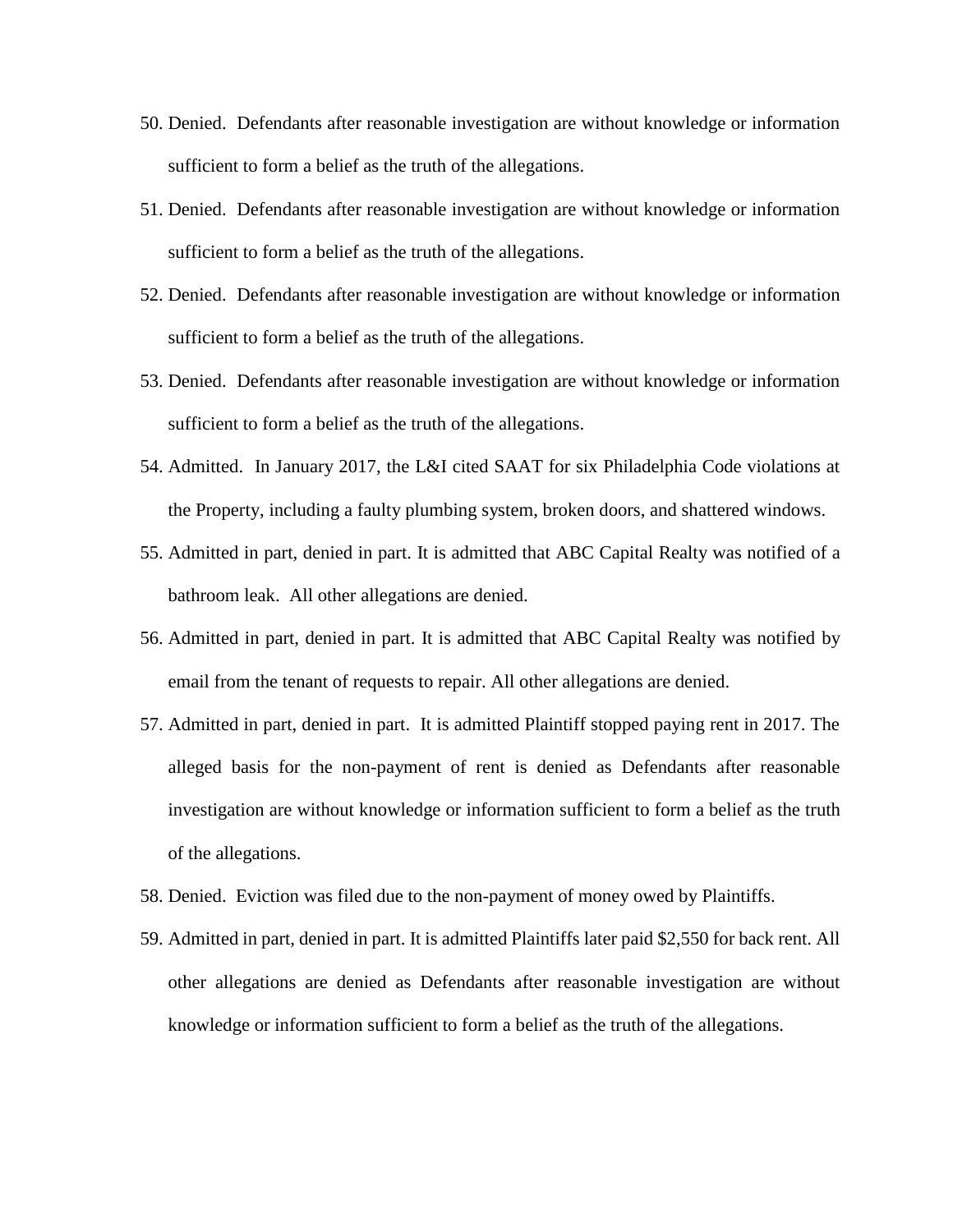- 60. Denied. Defendants after reasonable investigation are without knowledge or information sufficient to form a belief as the truth of the allegations.
- 61. Admitted in part, denied in part. It is admitted a pipe leaked in the basement in 2017. All other allegations are denied as Defendants after reasonable investigation are without knowledge or information sufficient to form a belief as the truth of the allegations.
- 62. Denied. Defendants after reasonable investigation are without knowledge or information sufficient to form a belief as the truth of the allegations. It is admitted ABC Capital Realty received notice of the leaking pipe in the basement.
- 63. Denied.
- 64. Denied. Defendants after reasonable investigation are without knowledge or information sufficient to form a belief as the truth of the allegations.
- 65. Denied. Defendants after reasonable investigation are without knowledge or information sufficient to form a belief as the truth of the allegations.
- 66. Admitted in part, denied in part. It is admitted an eviction action was commenced for unpaid water bills and breach of the lease. It is admitted that the caption prepared by former counsel included the incorrect entity. However, the lease agreement was attached which identified the correct parties.
- 67. Admitted. The eviction action was withdrawn.
- 68. Admitted in part, denied in part. It is admitted that Plaintiffs breached the leased, and owed money. All other allegations are denied.
- 69. Denied. Defendants after reasonable investigation are without knowledge or information sufficient to form a belief as the truth of the allegations.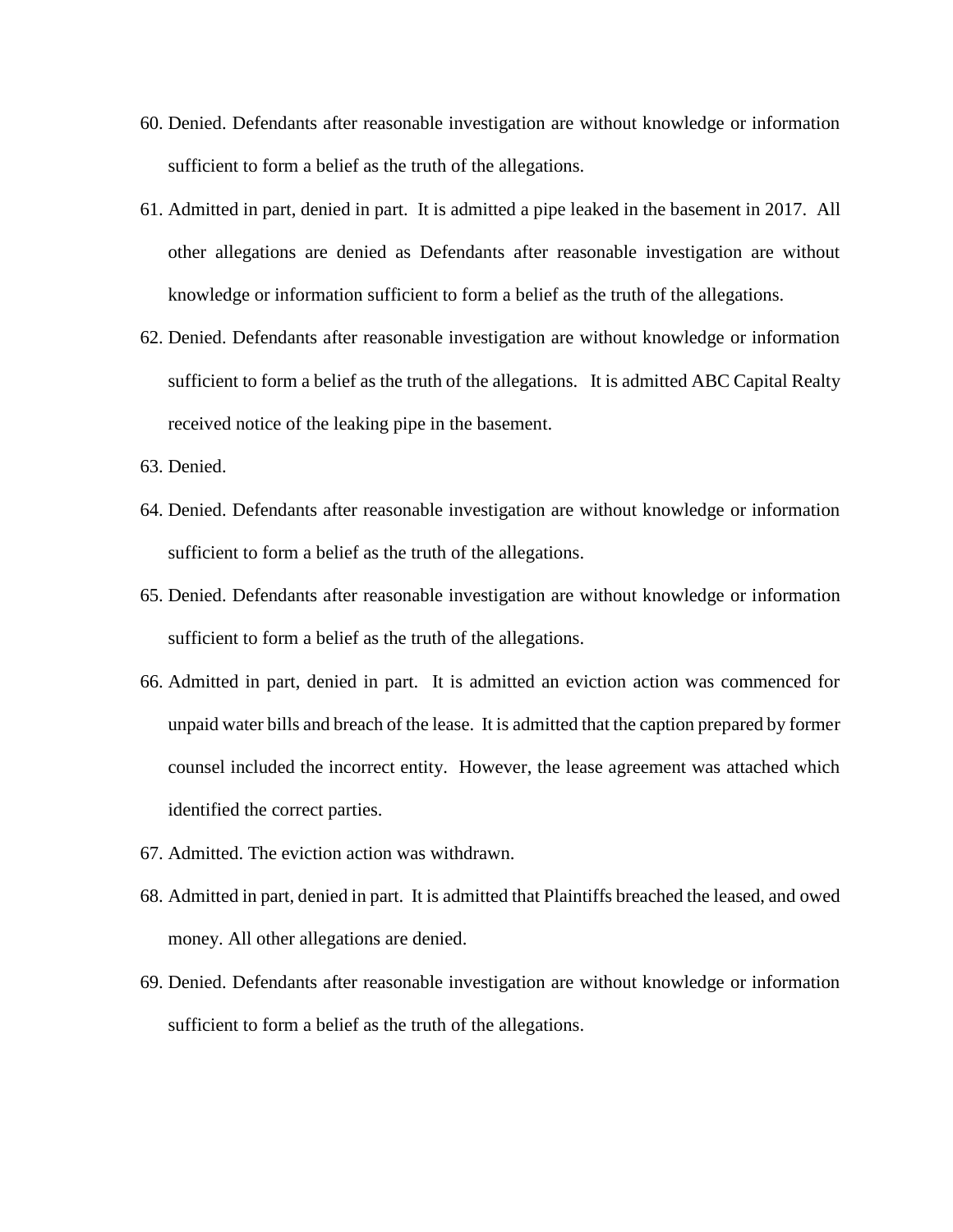70. Admitted in part, denied in part. It is admitted that Plaintiffs vacated the property on or by December 1, 2017. All other allegations are denied.

## **COUNT I: CONSTRUCTIVE EVICTION**

- 71. Defendants incorporate all paragraphs set forth above.
- 72. Denied. The allegation does not allege facts, sets forth statements or conclusion of law, and no responsive admission or denial is required.
- 73. Denied. The allegation does not allege facts, sets forth statements or conclusion of law, and no responsive admission or denial is required.
- 74. Denied. The allegation does not allege facts, sets forth statements or conclusion of law, and no responsive admission or denial is required. It is specifically denied that the eviction action was without merit.
- 75. Denied. The allegation does not allege facts, sets forth statements or conclusion of law, and no responsive admission or denial is required. After reasonable investigation Defendant is without knowledge or information sufficient to form a belief as the truth of the allegation that Plaintiff could not enjoy the use of the whole property at all times.
- 76. Denied. The allegation does not allege facts, sets forth statements or conclusion of law, and no responsive admission or denial is required. It is specifically denied that Defendants were forced to vacate the property.
- 77. Denied. The allegation does not allege facts, sets forth statements or conclusion of law, and no responsive admission or denial is required. It is specifically denied that Defendants acted in an intentional, willful, wanton, or reckless manner.
- 78. Denied. The allegation does not allege facts, sets forth statements or conclusion of law, and no responsive admission or denial is required.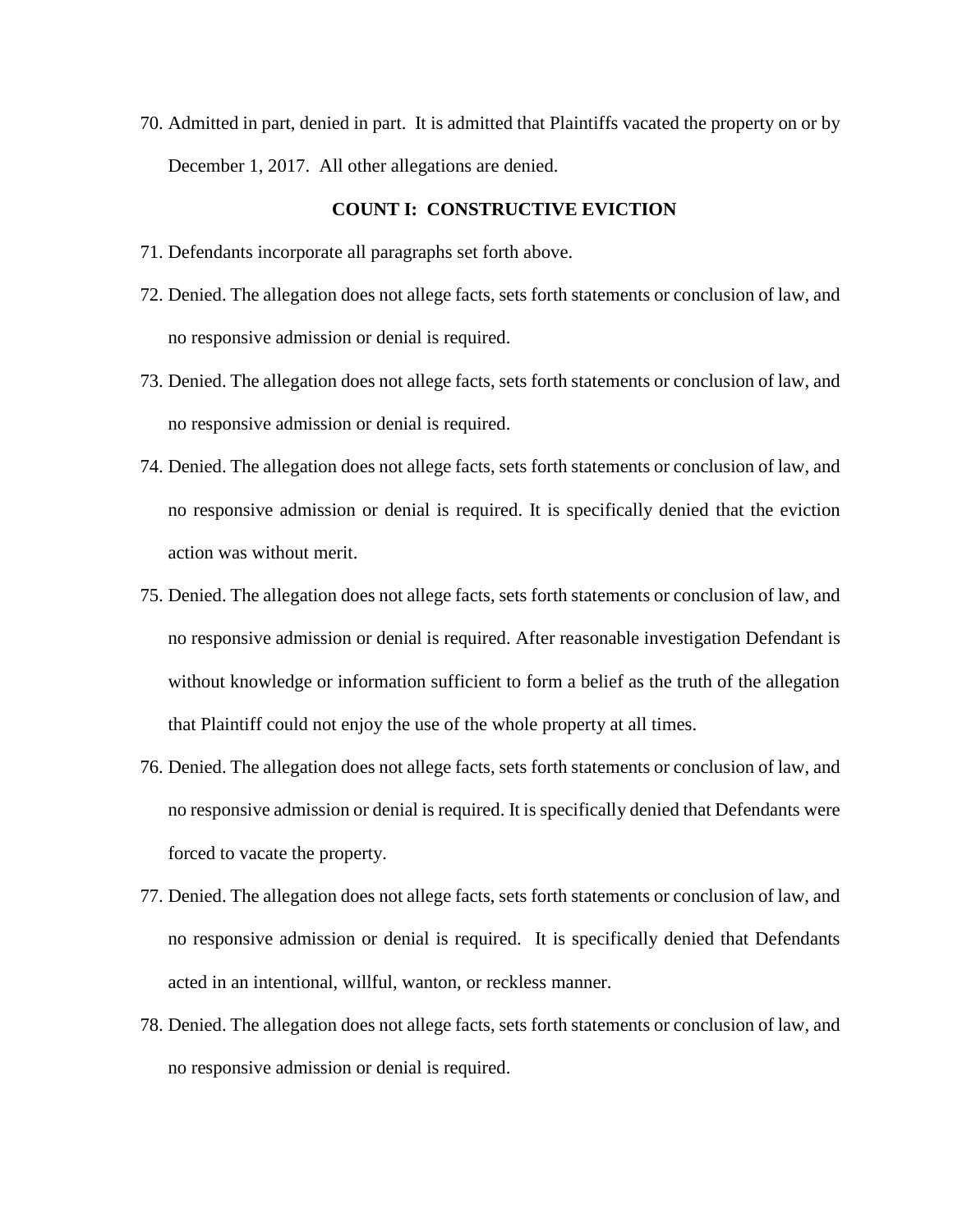WHEREFORE, Defendants demand judgment in its favor, including an award of costs, and other such relief as the Court deems appropriate.

# **COUNT II: UNFAIR TRADE PRACTICES AND CONSUMER PROTECTION LAW – VIOLATION OF 73 P.S. §§ 200, et seq.**

- 79. Defendants incorporate all paragraphs set forth above.
- 80. Denied. The allegation does not allege facts, sets forth statements or conclusion of law, and no responsive admission or denial is required.
- 81. Denied. The allegation does not allege facts, sets forth statements or conclusion of law, and no responsive admission or denial is required.
- 82. Denied. The allegation does not allege facts, sets forth statements or conclusion of law, and no responsive admission or denial is required. It is specifically denied that Plaintiff is entitled to damages under the UTPCPL.
- 83. Denied. After reasonable investigation Defendant is without knowledge or information sufficient to form a belief as the truth of the allegation Plaintiffs reasonably relied upon representations of Defendants.
- 84. Denied. The allegation does not allege facts, sets forth statements or conclusion of law, and no responsive admission or denial is required. It is specifically denied that Plaintiff is entitled to damages under the UTPCPL.
- 85.Denied. The allegation does not allege facts, sets forth statements or conclusion of law, and no responsive admission or denial is required. It is specifically denied that Plaintiff is entitled to damages under the UTPCPL.

WHEREFORE, Defendants demand judgment in its favor, including an award of costs, and other such relief as the Court deems appropriate.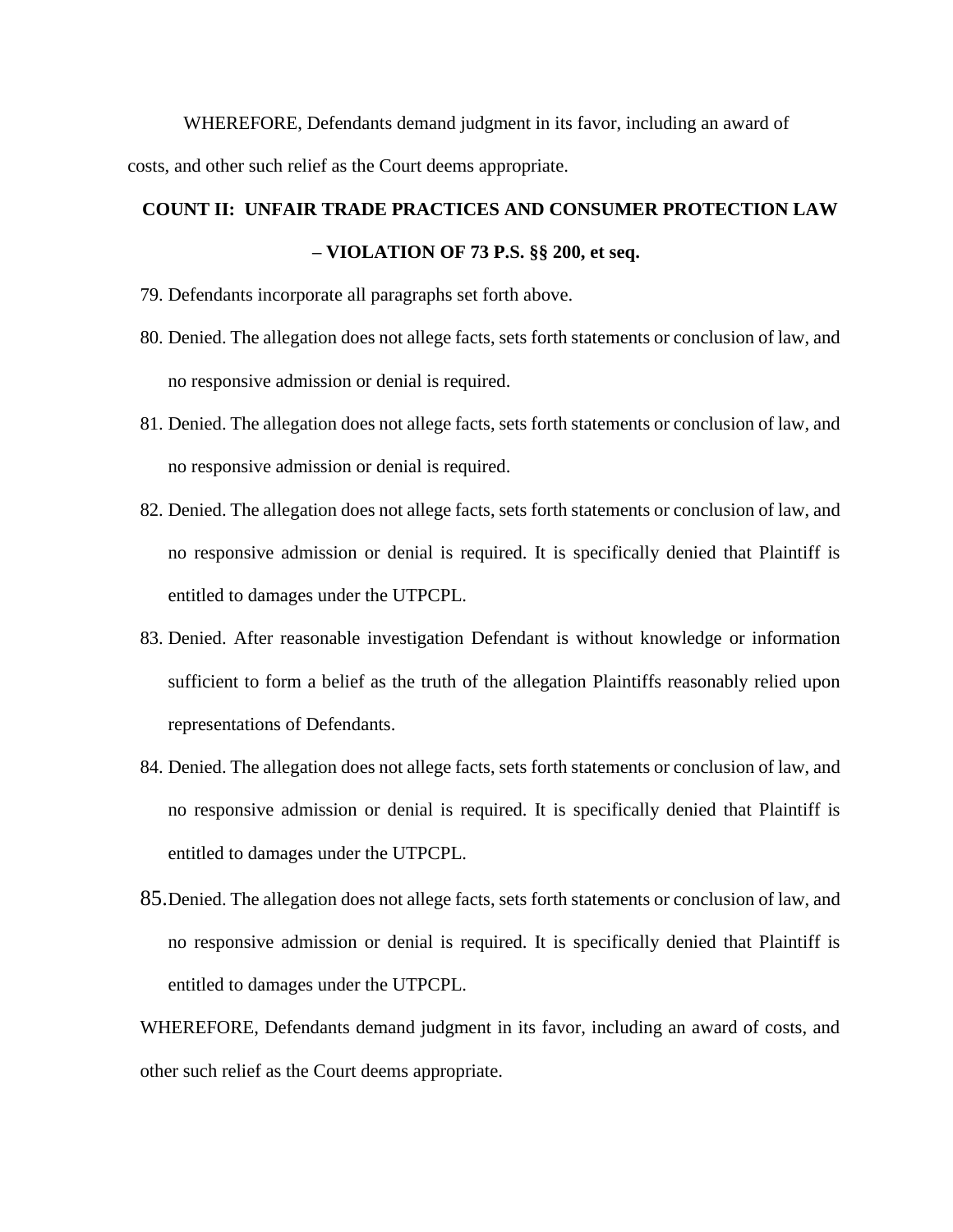## **COUNT III: BREACH OF CONTRACT**

- 86. Defendants incorporate all paragraphs set forth above.
- 87. Admitted. See Lease.
- 88. Denied. The allegation does not allege facts, sets forth statements or conclusion of law, and no responsive admission or denial is required.
- 89. Denied. The allegation does not allege facts, sets forth statements or conclusion of law, and no responsive admission or denial is required. It is specifically denied that Plaintiff sustained damages as a result of failure to repair the property. Defendant incorporates all responsive pleadings above regarding known repair requests.
- 90. Denied. The allegation does not allege facts, sets forth statements or conclusion of law, and no responsive admission or denial is required. After reasonable investigation Defendant is without knowledge or information sufficient to form a belief as the truth of the allegation that Plaintiff sustained damages as a result of the alleged breaches.

WHEREFORE, Defendants demand judgment in its favor, including an award of costs, and other such relief as the Court deems appropriate.

#### **COUNT IV: UNJUST ENRICHMENT**

- 91. Defendants incorporate all paragraphs set forth above.
- 92. Admitted in part, denied in part. ABC Capital Realty, LLC, received property management fees. ABC Capital Investments did not, and this allegation is denied.
- 93. Admitted in part, denied in part. ABC Capital Realty, LLC, received property management fees. ABC Capital Investments did not, and this allegation is denied.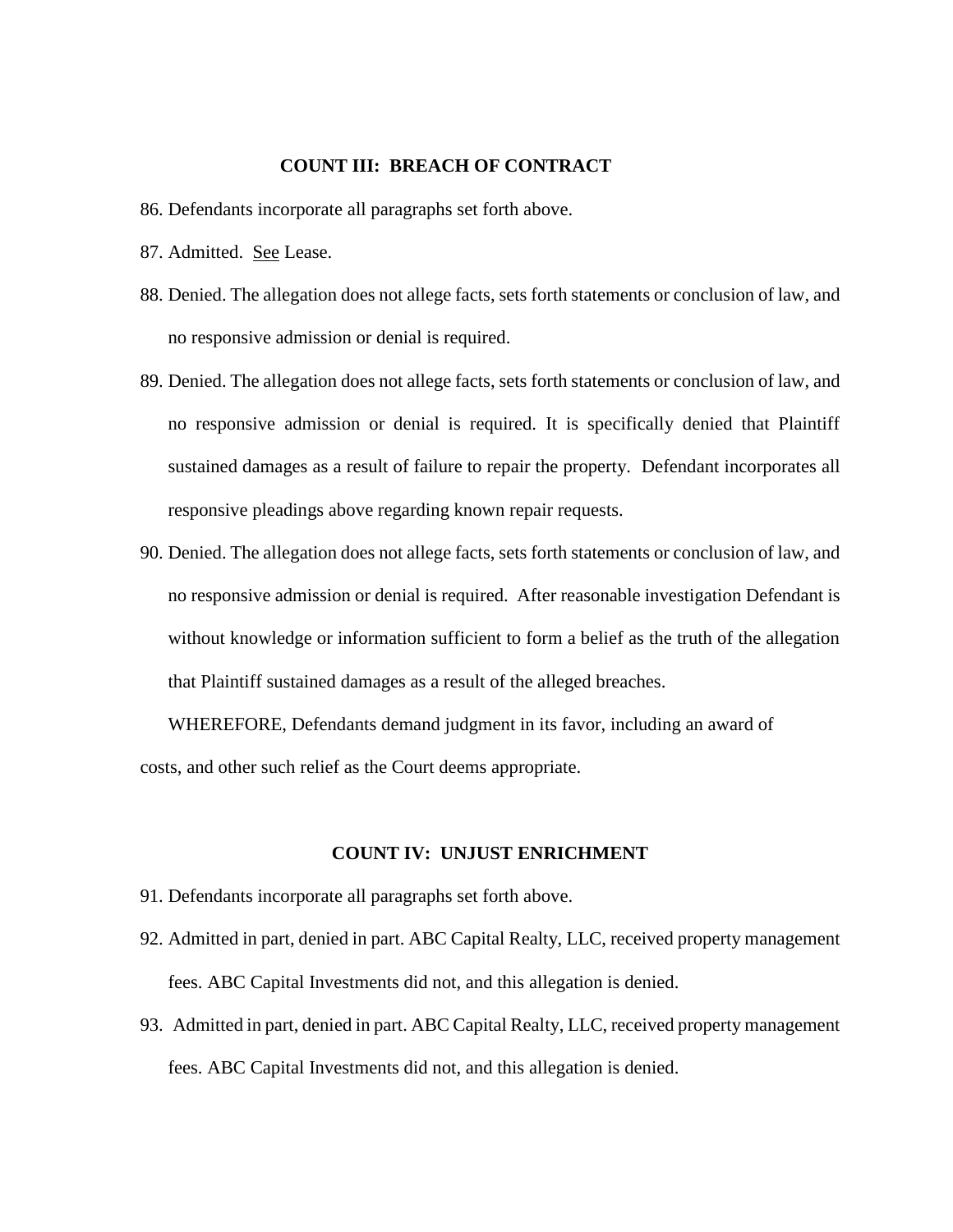94. Denied. The allegation in part does not allege facts, it sets forth statements or conclusion of law, and no responsive admission or denial is required. It is specifically denied that Defendants breached its duty to manage, failed to make necessary repairs, or permitted the Property to deteriorate, or that Defendants were unjustly enriched.

WHEREFORE, Defendants demand judgment in its favor, including an award of costs, and other such relief as the Court deems appropriate.

#### **NEW MATTER**

- 95. Defendants incorporate all paragraphs set forth above.
- 96. Plaintiffs, as lessees, entered into a lease with lessor, SAAT Investments to occupy 3853 N. Sydenham Street, Philadelphia, PA 19140. See Plaintiff's Complaint, Lease attachment.
- 97. ABC Capital Realty managed the property on behalf of SAAT Investments.

98. Plaintiffs did not pay money to ABC Capital Investments, LLC.

- 99. SAAT Investments owned the property.
- 100. ABC Capital Investments did not manage the property, and did not employ persons who managed, supervised, or repaired the property.
- 101. The lease states that rent payments shall be made payable to ABC Capital Realty.
- 102. The lease states that Tenant has examined the leased premises prior to the signing of this Lease, or knowingly waived said examination.
- 103. Plaintiffs signed the lease voluntarily.
- 104. Plaintiffs read the lease before signing.
- 105. Plaintiffs inspected the property before paying a security deposit and rent.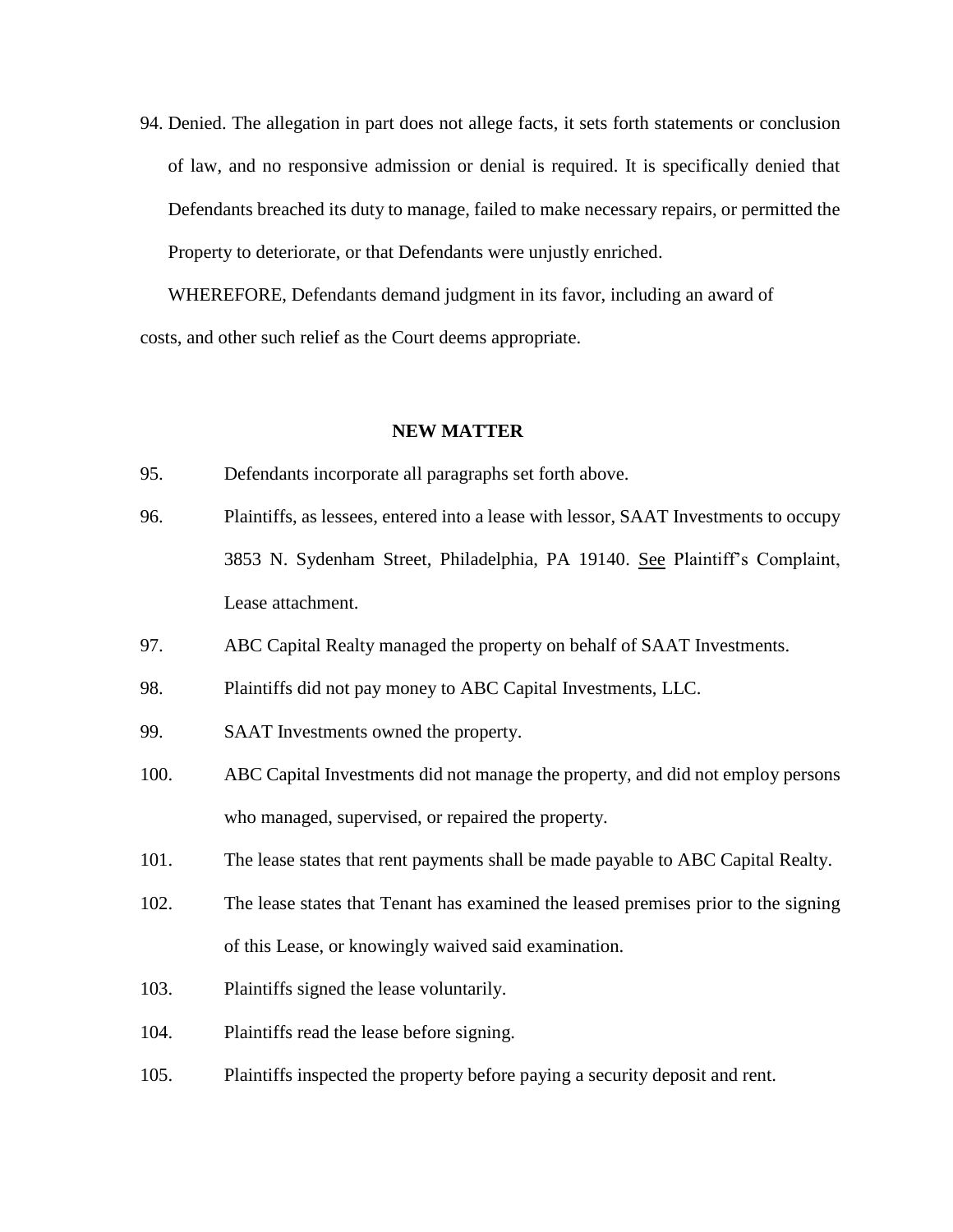- 106. The lease states Tenant acknowledges that Tenant has not relied on any representations made by Landlord or Landlord's agents regarding the condition of the leased premises and that Tenant takes premises in its AS-IS condition with no express or implied warranties or representations beyond those contained herein or required by applicable Pennsylvania law.
- 107. The lease states that in the event of any significant injury or damage to Tenant, or Tenant's family, or any personal property, suffered in the leased premises or in any common area, written notice of same shall be provided by Tenant to Landlord as soon as possible but not later than five (5) days after said injury or damage.
- 108. Plaintiffs, after inspecting the property, signed the lease and paid the security deposit.
- 109. Plaintiffs, under the lease, were obligated to pay for the use of water.
- 110. Plaintiffs did not pay all water bill payments.
- 111. Plaintiffs were served with an Eviction Complaint due to their failure to pay past water bills.
- 112. Plaintiffs filed a counterclaim in response.
- 113. The eviction complaint was withdrawn.
- 114. Plaintiffs discontinued their action.
- 115. Plaintiffs accepted the offer of vacating the property.
- 116. Prior to the eviction, Plaintiffs had not paid all rent due under the lease.
- 117. Plaintiffs vacated the property voluntarily without either party seeking money from the other.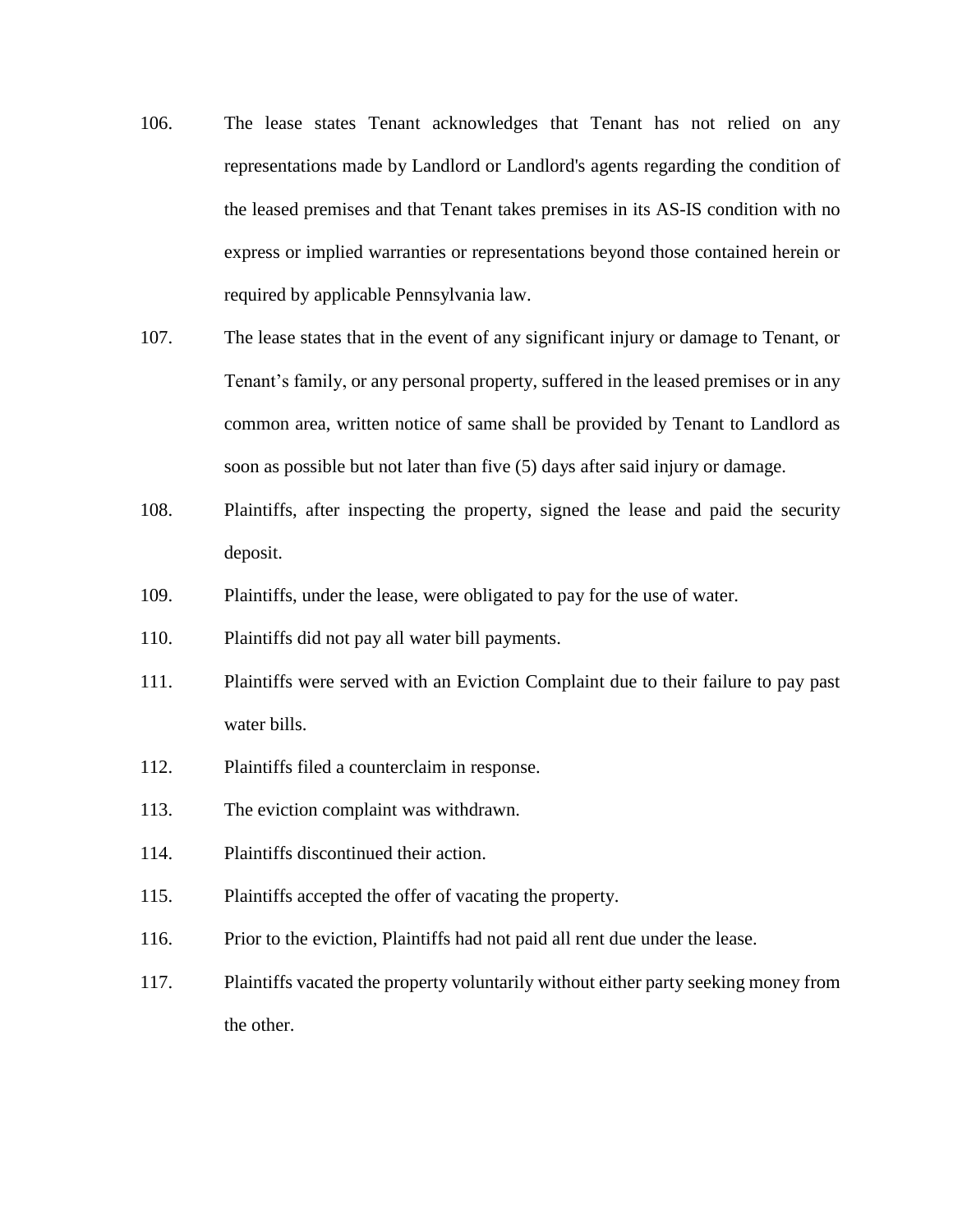- 118. Upon information and belief, Plaintiffs did not provide Defendants with their new address within 30 days of leaving the property.
- 119. The lease states that a landlord is relieved from any liability under the lease for retaining the security depot or providing a written list of damages when the tenant does not supply a forwarding address to the landlord.
- 120. Defendant(s) was justified in retaining the security deposit, as alleged, based upon Plaintiff's decision to voluntarily leave the property.
- 121. Defendant(s) was justified in retaining the security deposit, as alleged, based upon Plaintiff's failure to provide a forwarding address at the time they vacated.
- 122. Defendant(s) was justified in retaining the security deposit, as alleged, based upon Plaintiff's failure to pay rent, pay the water bill, their decision to discontinue their counterclaim against Defendant(s) and vacate the property voluntarily.
- 123. The Property was not uninhabitable, and any section of the Property that was not damaged, as alleged, did not render the Proper uninhabitable, or partially uninhabitable.
- 124. Plaintiffs, for the months rent was paid, are not entitled to a refund of rent payments.
- 125. As a matter of law, a landlord is not required to forfeit collected rent if a rental license or certificate is not in effect at the time the rent is collected.
- 126. Plaintiff's claims are barred by the doctrine of waiver, release, accord and satisfaction, and estoppel.
- 127. Plaintiff is not the real party in interest, or the sole party in interest, and therefore doesn't have standing to collect all damages alleged, if owed.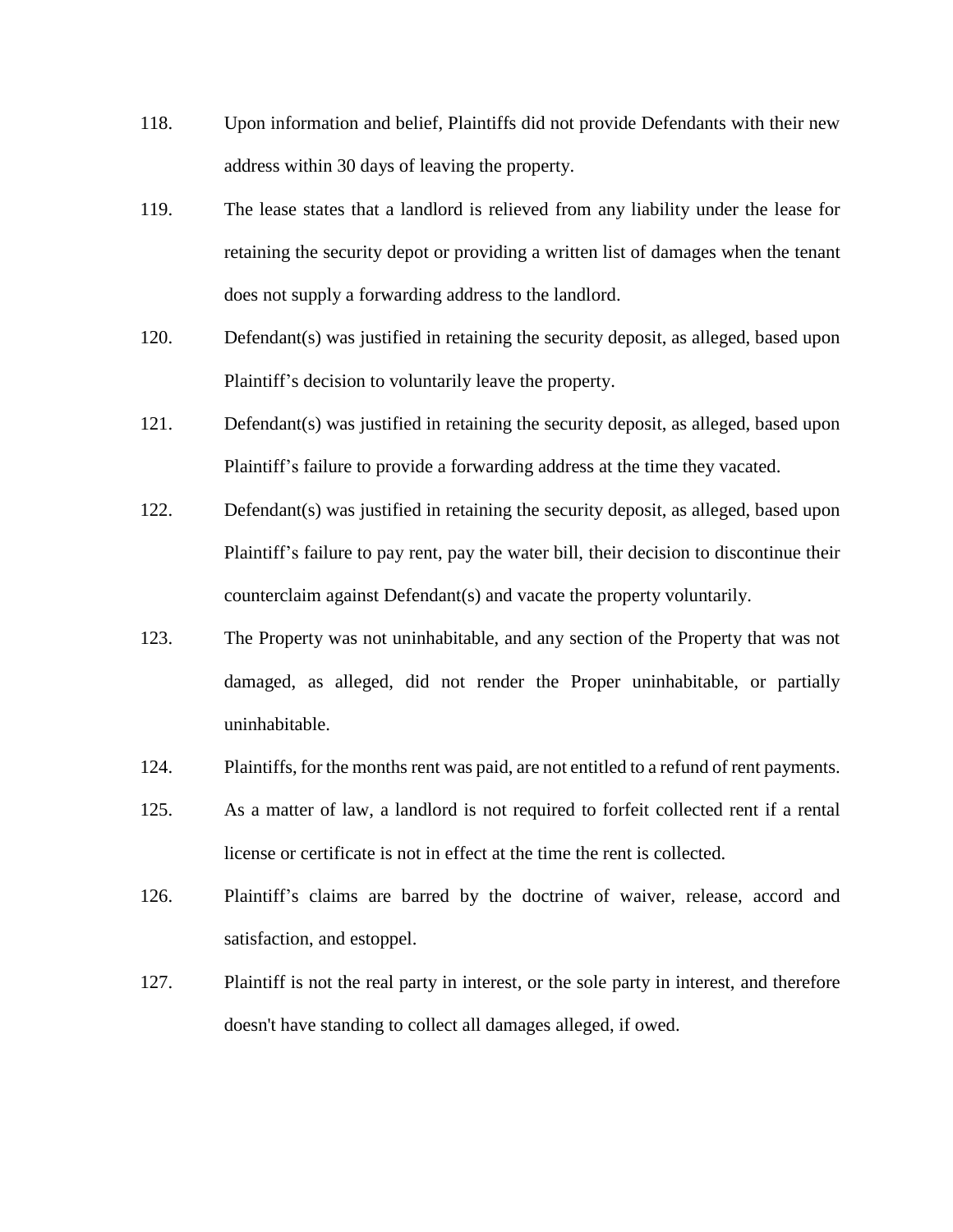- 128. Plaintiff was not aggrieved by a violation of Philadelphia Code and therefore does not have standing.
- 129. Plaintiff's claims are barred and/or reduced pursuant to the doctrine of impossibility or defense of performance.
- 130. The claims are barred because of justification.
- 131. Plaintiff's claims are barred in whole or part by Plaintiff's failure to mitigate damages.
- 132. Plaintiff's claims are barred by the laws of the Commonwealth of Pennsylvania, or otherwise have failed to state claims legally cognizable under the law.
- 133. Plaintiff did not reasonably rely upon statements or representations made by Defendant, its representative(s), or by co-Defendants.
- 134. Plaintiff did not set forth a claim for fraud, consumer fraud, or deceptive practices.
- 135. Defendant did not engage in conduct that warrants the imposition of punitive damages and Defendant has failed to allege facts to support a claim for punitive damages.
- 136. Any damages sustained by Plaintiff were due to the fault, negligence, breaches of or other conduct of Plaintiffs, or other persons or entities unnamed as parties.

WHEREFORE, Answering Defendants request judgment against the Plaintiffs, along with reasonable attorney's fees and costs, as permitted by law.

## **RESPECTFULLY SUBMITTED,**

*/s/ Andrew D. Swain, Esquire* Andrew D. Swain, Esq.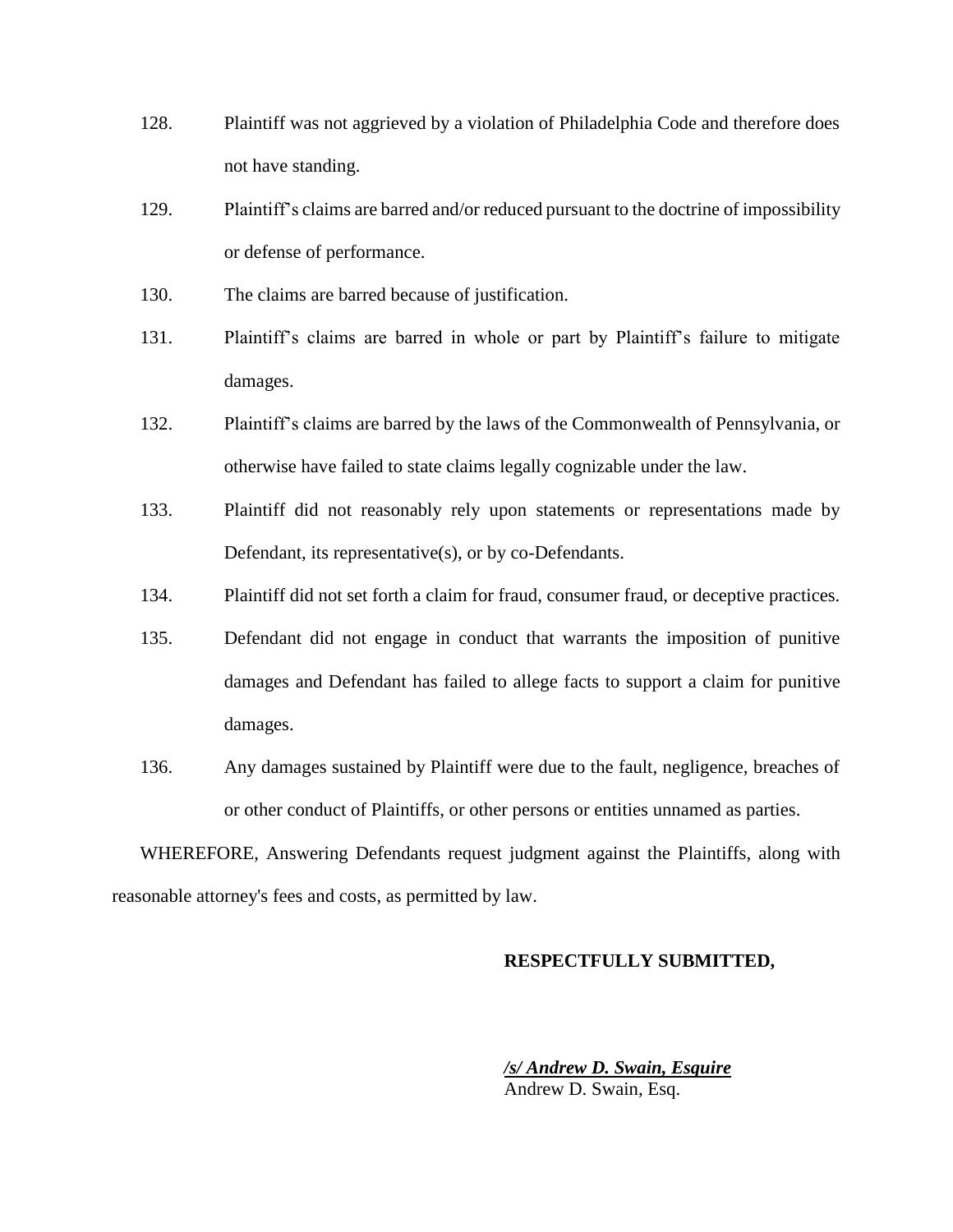Attorney for Defendant s ABC CAPITAL INVESTMENTS, LLC ABC CAPITAL REALTY, LLC SAAT INVESTMENTS, LLC

Dated: 01/04/201 9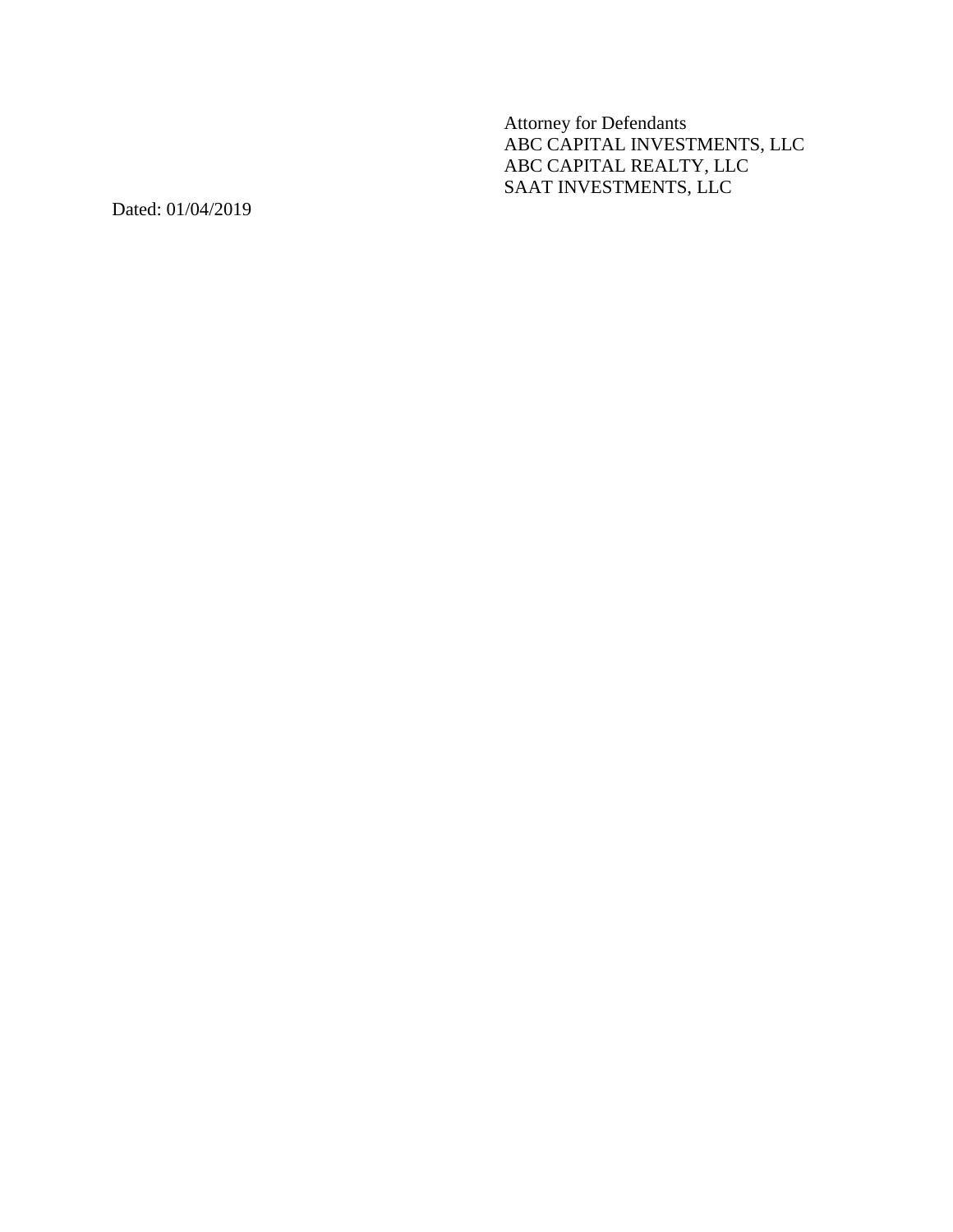**The Swain Law Firm, P.C. Andrew D. Swain, Esq. (ID: 73332) Christopher A. Bradley, Esq. (ID: 84818) 2410 Bristol Road Bensalem, PA 19020 (215)702-2708/Fax: (215) 750-0895 [swain@swainlawfirm.com](mailto:swain@swainlawfirm.com) [bradley@swainlawfirm.com](mailto:bradley@swainlawfirm.com) Attorneys for Defendants**

| ROSA CORREA and MICHAEL<br><b>HAMILTON</b> |  |
|--------------------------------------------|--|
| V.                                         |  |
|                                            |  |
| ABC CAPITAL INVESTMENTS, LLC               |  |
| ABC CAPITAL REALTY, LLC, and               |  |
| SAAT INVESTMENTS, LLC                      |  |
|                                            |  |

\_\_\_\_\_\_\_\_\_\_\_\_\_\_\_\_\_\_\_\_\_\_\_\_\_\_\_\_\_\_\_\_\_\_\_\_:

COURT OF COMMON PLEAS PHILADELPHIA COUNTY, PA CIVIL TRIAL DIVISION

No: 181101533

# **CERTIFICATE OF SERVICE**

I do hereby certify that service of a true and correct copy of the enclosed Pleading was was served to counsel named below on 01/07/2019 electronically by the E-filing system on the date E-filing acceptance of the document:

George A. Donnelly IV, Esq. Daniel Urevick-Ackersberg, Esq. Public Interest Law Center 1709 Ben Franklin Parkway, 2nd Floor Philadelphia, PA 19103

Matthew A. White, Esq. Ballard Spahr, LLP 1735 Market Street, 51st Floor Philadelphia, PA 19103-7599

# **RESPECTFULLY SUBMITTED,**

*/s/ Andrew D. Swain, Esquire*

Andrew D. Swain, Esq. Attorney for Defendants

01/07/2019